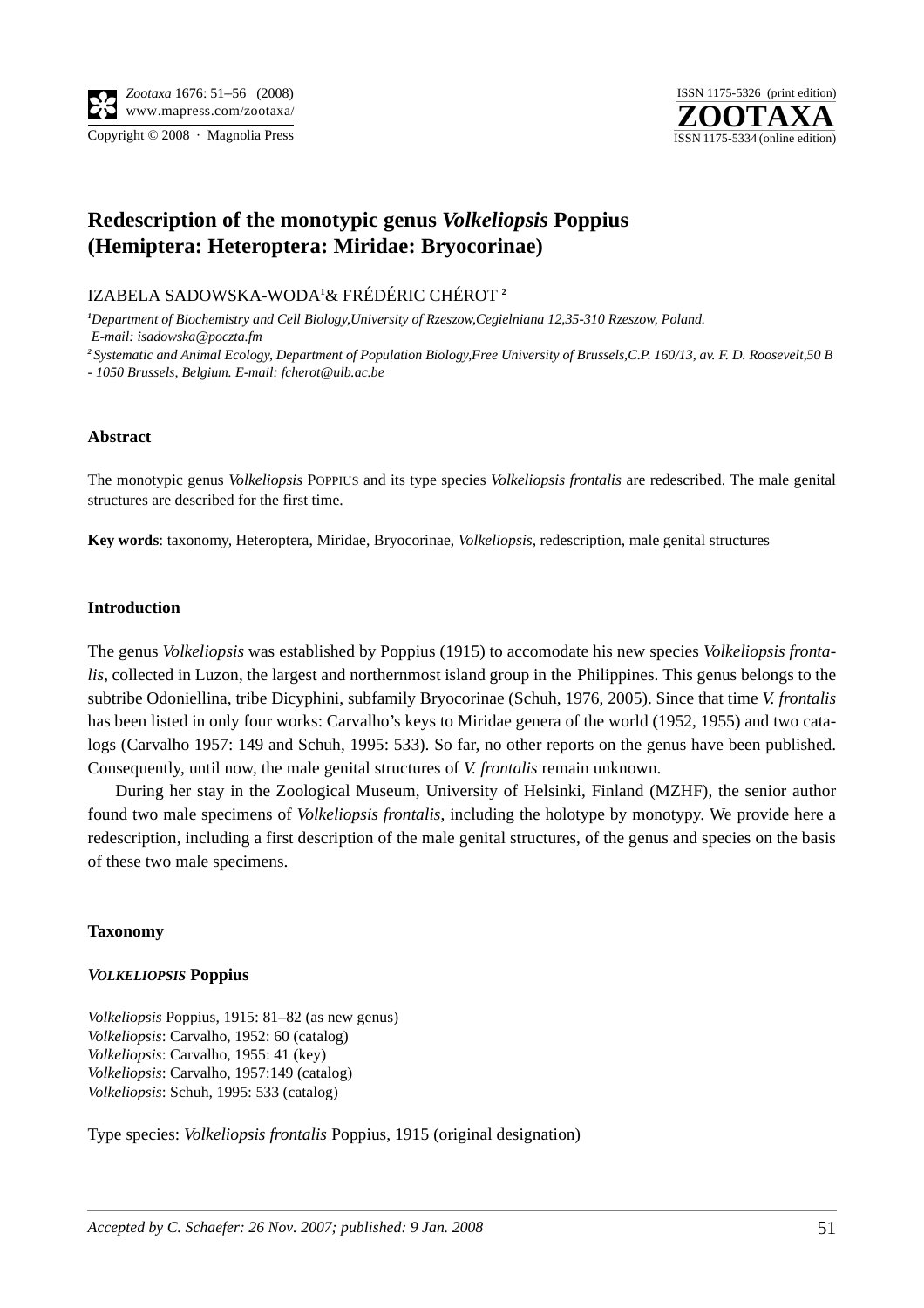## *Volkeliopsis frontalis* **Poppius**

*Volkeliopsis frontalis* Poppius, 1915: 82–83 (monotypy) *Volkeliopsis frontalis*: Carvalho, 1952: 60 (catalog) *Volkeliopsis frontalis*: Carvalho, 1957:149 (catalog) *Volkeliopsis frontalis*: Schuh, 1995: 533 (catalog)

**Type material examined.** Holotype ( $\sigma$ ): PHILIPPINES ISLANDS: "Mt. Makiling Luzon, Baker" / "Volkeliopsis frontalis n. gen. et. sp" / "Mus. Zool. H: fors; spec. typ. No 10169, Volkeliopsis frontalis Popp." / "Holotypus (male)" / "Mus. Zool. Helsinki Loan no HE 5256" / "Volkeliopsis frontalis g. n. sp. n. B. Poppius 1915" (MZHF).

**Other material examined:** 1 %: PHILIPPINES ISLANDS: Luzon: Mt Makiling, Baker leg. (MZHF).

In his original description, Poppius (1915: 83) mentioned only one specimen ("1 exemplar"), so the second one cannot be included in the type series. However, the identification of the "true" holotype is uncertain because the two specimens have the same origin (same place and collector). The "type" label, too recent, cannot help. We suggest considering the damaged specimen as the holotype because it bears an apparently original handwriting label with following indications: "Volkeliopsis frontalis n. gen. et sp".

**Redescription.** Body stout, relatively wide, shining, covered with pale, rather long, semi-erect simple setae. Total length of the body 4.77–6.81 mm, total width 3.0–3.13 mm. Head, pronotum, and scutellum light yellowish brown to orange-brown, eyes blackish brown, hemelytra brown to dark brown with grayish membrane (Figs 1, 7).

*Head* broad, short, with strongly pedunculate eyes (Fig. 4). Length of head (dorsal view) 0.9 mm, width across eyes 1.5 mm. Clypeus free, not covered by frons, barely or not visible in dorsal view, orange-brown, with brown patches. Lorae and juga orange-brown, large, lacking tubercles, with spare short recumbent simple setae. Frons prominent, orange-brown, darker medially, practically smooth, with several semi-erect simple setae and two wide submedian tubercles (Figs 3, 4). Eyes pedunculate, glabrous, blackish brown. Ocular peduncles distinctly removed from pronotal collar (Fig. 4). Anterolateral part of frons distinctly notched by large antennal socket. Antennae covered with rather long, dense, dark, semi-erect or erect simple setae (Fig. 2). First antennal segment short, its length about equal to head length anterior to eyes, wide, three times wider than long, yellowish brown, second antennal segment thick, dark brown, slightly thickened apically (Figs 1, 2). Third and fourth segments broken in the two available specimens (all segments lacking on holotype), but according to Poppius (1915), third segment apically thick, about half shorter than length of second. Length of antennal segments in mm: I: 0.36, II: 2.09. Vertex smooth, glabrous, orange-brown, narrower posteriorily. Posterior margin of vertex rounded, devoid of carina. Rostrum thick, yellowish brown, tinged with dark brown at acute apex, extremely short, reaching slightly beyond apex of procoxae [extending to mesocoxae according to POPPIUS (1915)]. Length of rostrum 1.14 mm, last segment 0.44 mm, length of other individual segments immeasurable in the examined specimens (Fig. 6). First segment thicker, not reaching posterior margin of head.

*Pronotum* wide, yellow-orange or orange-brown, punctured, punctuation wide and deep (Fig. 5). Length of pronotum 1.36 mm (excluding pronotal collar), length the anterior margin 0.99–1.45 mm, lateral margins 1.45–1.5 mm, posterior margin 2.68–2.86 mm. Pronotal collar orange, wide, smooth, with sparse black erect setae. Anterior lobe of pronotum very small, smooth, separate from pronotal disk. Callosities distinct, elongated, relatively flat to weakly elevated, smooth, dark brown. Pronotal disk strongly punctured, with dark, stiff, semi-erect or erect simple setae. Posterior margin concave medially. Humeral angles rounded. Mesoscutum totally covered.

*Scutellum* punctured, slightly swollen, lateral margins rounded, anterior margin right, slightly curved medially, posterior margin triangular. Length of anterior margin 1.09–1.36 mm, lateral margin 1.18–1.36 mm (Figs 1, 7).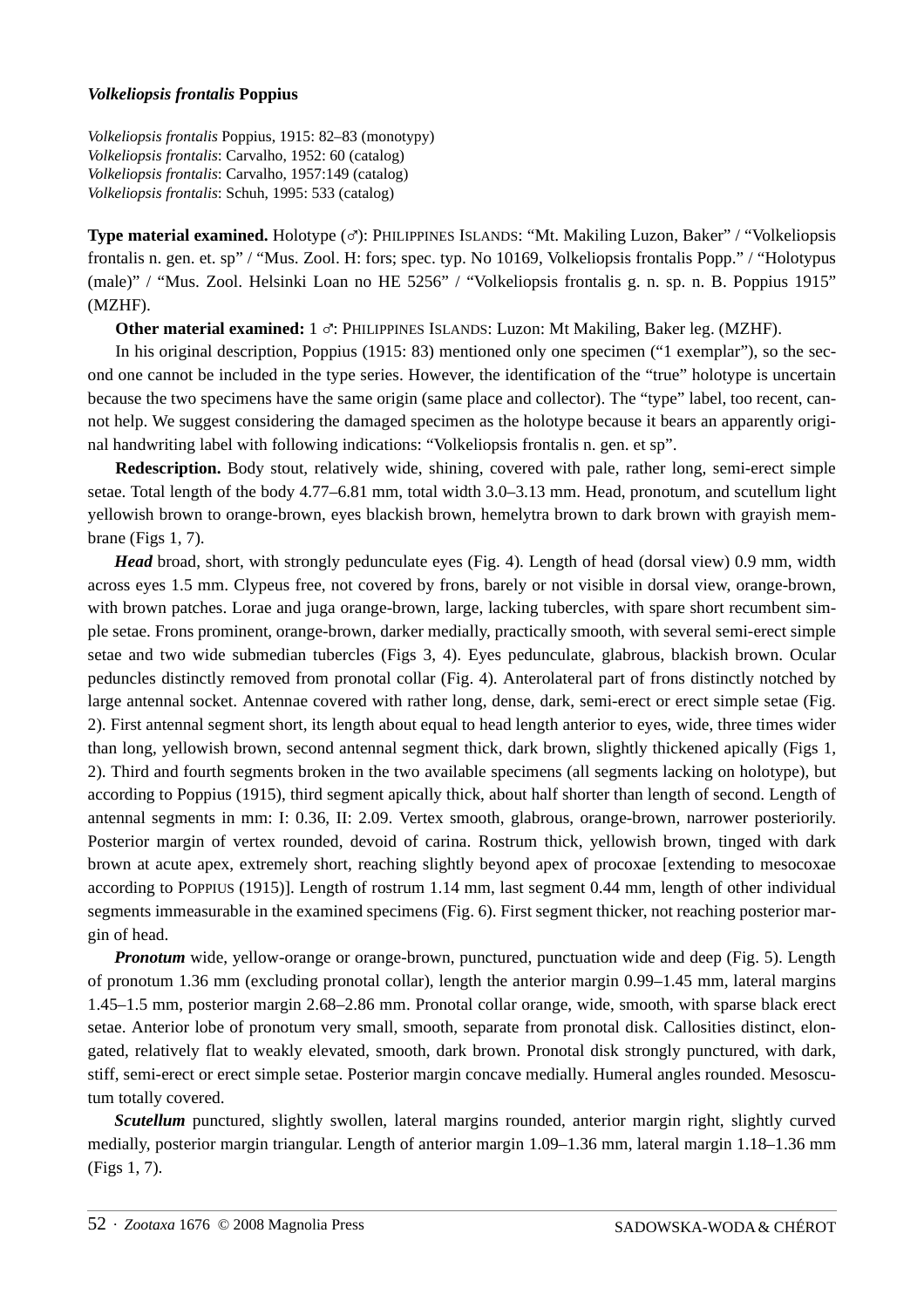

**FIGURES 1–8.** *Volkeliopsis frontalis* Poppius, 1915, male. 1. Dorsal habitus. 2. Dorsal view of head and pronotum. 3. Frontal view of head of holotype. 4. Dorsal view of head of holotype. 5. Pronotum of holotype. 6. Lateral view of habitus. 7. Dorsal view of scutellum and hemelytra of holotype. 8. Second leg.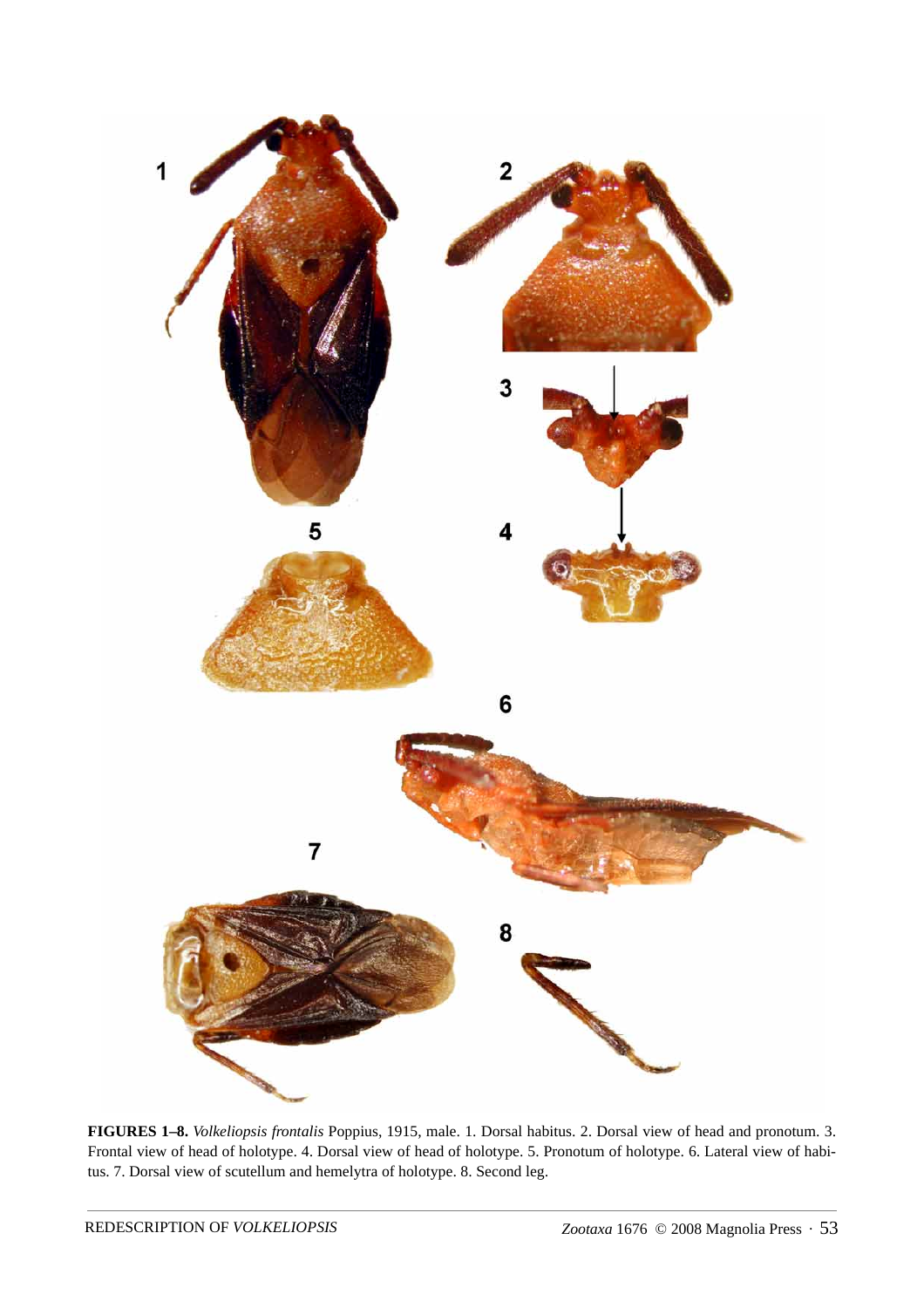

**FIGURES 9–11.** *Volkeliopsis frontalis* Poppius, 1915, holotype, male genitalia. 9. Left paramere. 10. Right paramere. 11. Phallus (probably dissected by G. Schmitz; original drawing).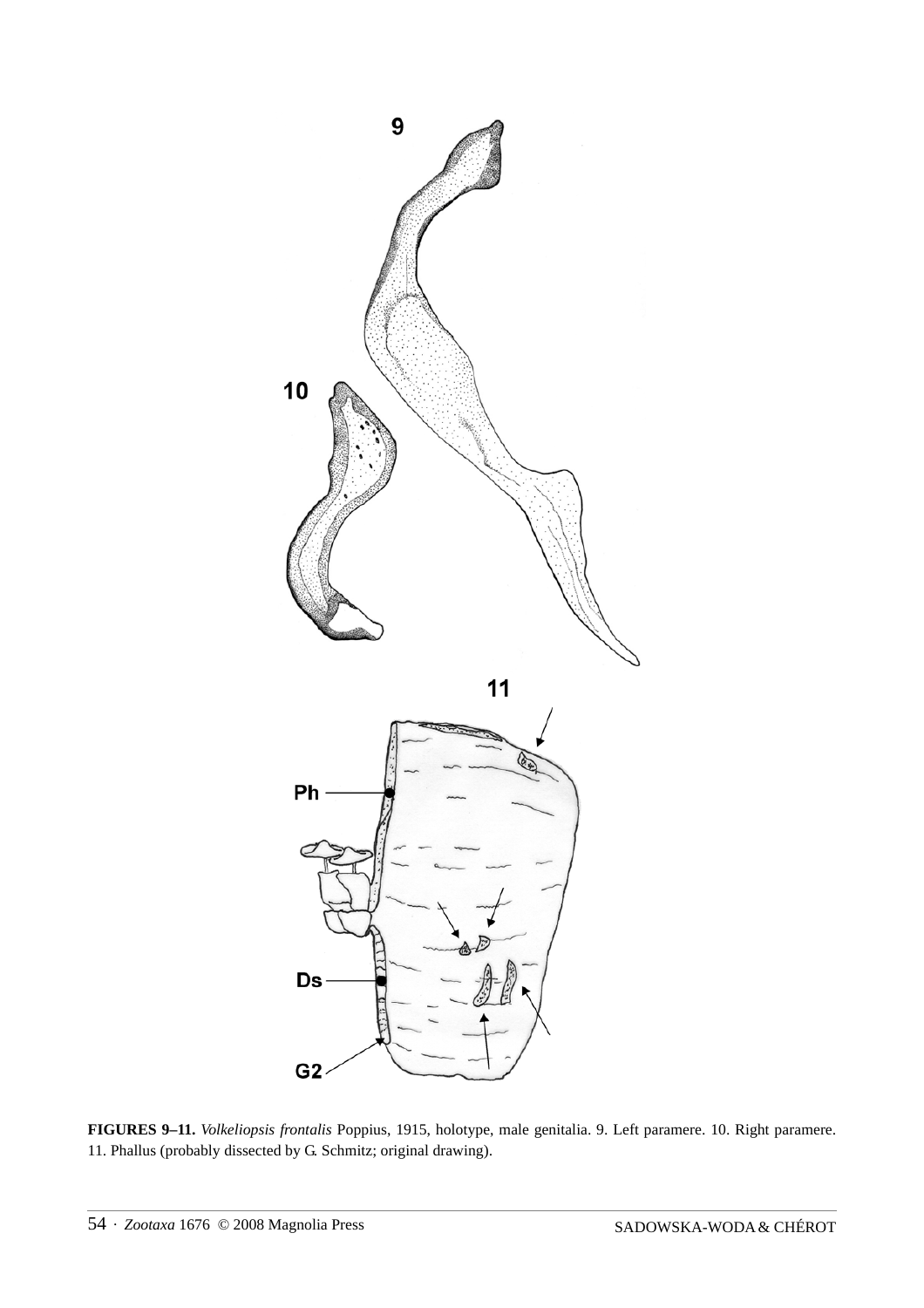*Hemelytra*. Clavus and endocorium dark brown, anteriorily orange-brown, punctation narrow, shallow, pilosity simple, dense, relatively long and stiff, semi-erect or erect. Exocorium narrow, darker, practically black. Cuneus black. Membrane brown, with brown veins and only one cell, reaching beyond pygophore. Stub lacking. Maximum wide across hemelytra 2.13–2.5 mm (Figs 1, 7).

*Legs*. Short (Fig. 9). Forefemora dark brown, tinged light yellowish brown at the extreme apex, foretibiae yellowish brown with slightly darker extreme apices, covered with dense, protruding setae, becoming slightly denser apically. Foretarsi black (except anterior part of first segment yellow), first segment practically as long as second and third together. Claw yellow.

*Abdomen*: Connexivum wide (Fig. 6), flat, dark red-brown or orange brown, black on margins, laterally rounded, its vestiture identical to hemelytra. Ventral surface brown, setae narrower. Total length of pygophore: 1.77 mm ; total width of pygophore: 2.68 mm.

*Male genital structures*. Left paramere (Fig. 9) large. Right paramere (Fig. 10) distinctly smaller than left, simple. *Ductus semini*s (Ds, Fig. 11) elongated, coiled, with rings, secondary gonopore (G2) rounded, unarmed, simple, phallotheca (Ph) elongated, practically flat, slightly twisted, sclerotized at dorsal side only, endosoma *sensu* Kerzhner & Konstantinov (1999) membranous, with sclerotized armament (five small slightly curved sub-triangular sclerites ; arrows), probably undivided into a vesica and a conjunctiva *sensu* Kerzhner & Konstantinov (*op*. *cit*.) (Fig. 11).

*Female*. Unknown.

**Distribution**: Philippine Islands: Luzon.

#### **Discussion**

*Volkeliopsis frontalis* possesses all the main diagnostic characters of the subtribe Odoniellina as defined by Carvalho (1981, who treats is as a tribe; unlike Schuh, 1976), i.e., (1) first antennal segment very short, equal (or shorter) in length to half of vertex width, incrassate, about as long as wide; (2) a coarsely punctate pronotum; (3) a noticeably inflated scutellum; (4) a relatively large and wide body, stout; (5) some species (mainly from Africa) have auxiliary veins on the membrane and three tubercles on the head; however, these species have a longer first antennal segment.

Presently, we do not have any comprehensive review of the Odoniellina of the World and of course we have no phylogenetic analysis of the group. Consequently, we cannot suggest the relationships of the genus *Volekeliopsis* in this subtribe, or even suggest some hypotheses to explain several assumed diagnostic characters of the genus (such as stalk eyes — not a sexual dimorphism according to Stonedahl [1986] and the two frontal tubercles…).

The collection of additional specimens – including females – would be very desirable.

#### **Acknowledgments**

We would like to express our sincere thanks to Dr. Larry Huldén (ZMHF) and to Dr P. Grootaert and M. J. Constant (Royal Belgian Institute of Natural Sciences, Brussels, Belgium) for their help during the stay of the authors in their Institutions and for loaning the type material for the present study.

Dr Carl W. Schaefer (University of Connecticut, Storrs, USA) provided helpful review of the manuscript.

The senior author received support from SYNTHESIS project (BE-TAF 2672) which is financed by European Community Research Infrastructure Action under the FP6 "Structuring the European Research Area" Programme.